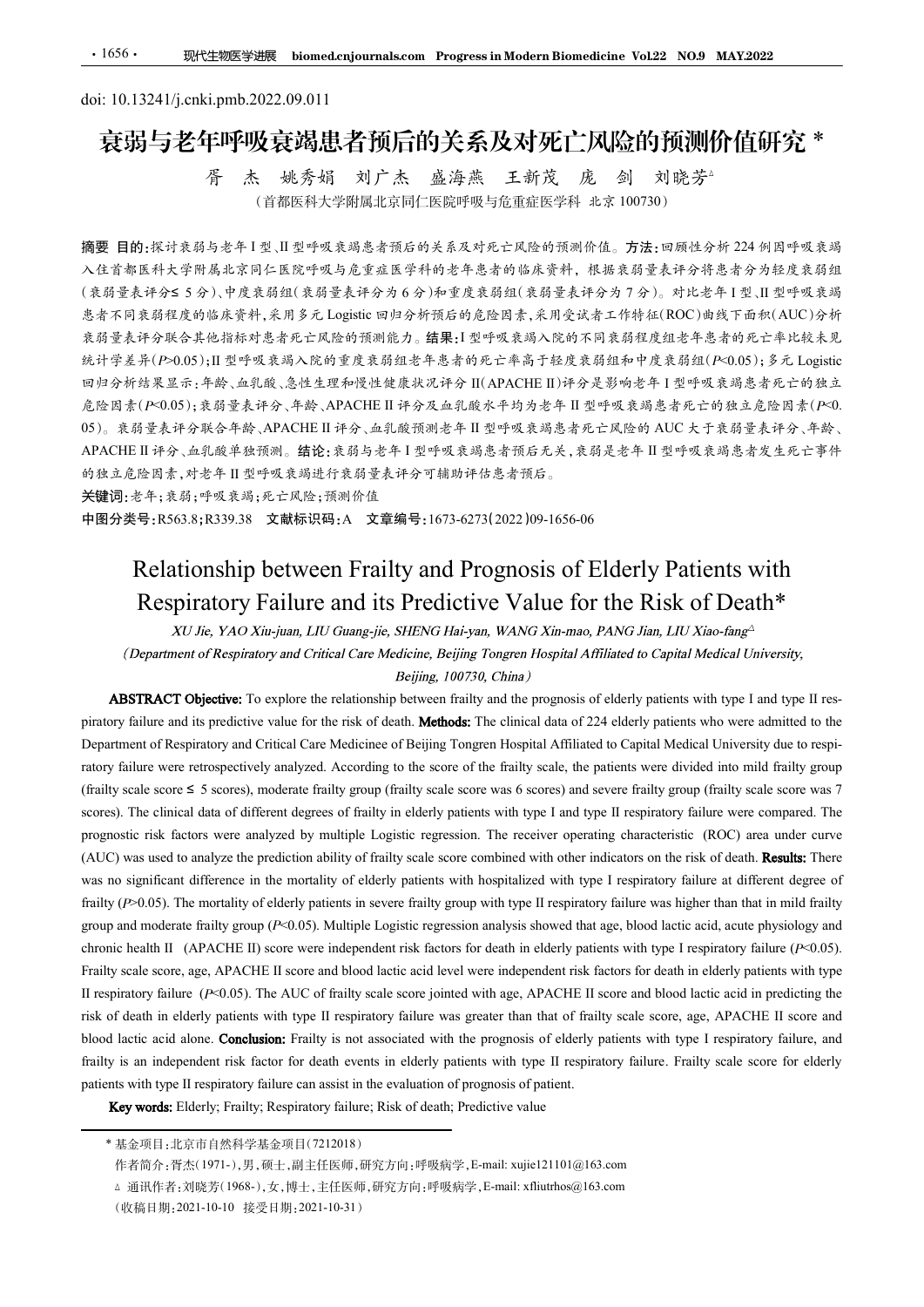# 前言

衰弱与年龄相关,同时又独立于年龄,多与慢性疾病和功 能障碍并存,慢性疾病进展又可加重衰弱,临床表现高度可变 和异质,是多种内科慢性疾病进展的独立危险因素[1]。老年人群 中身体衰弱者住院率<sup>[2]</sup>和收住重症病房可能性增加<sup>[3]</sup>,且以呼吸 疾病再入院风险最高,身体衰弱和呼吸功能障碍彼此密切相 关[4],二者同时增加患者死亡风险。呼吸重症患者中,与氧分压 **现代生物医学出展 biomed.cnjournals.com** Progress in Modern Biomedicine Vol.22 NO.9 MAY.2022<br> **Chinese Library Classification(CLC): R563.8; R339.38** Document code: A<br>
<br> **前言**<br>
<br>
第立样本<sup>14</sup>般全身有多少的202009-1656-06<br>
<br>
<br>
第三样中的 I 通过程序列出重复 **现代生物医学提展 biomed.cnjournals.com Progress in Modern Biomedicine Vol.22 NO.9 MAY.2022 · 1657<br>
Chiness Library Classification(CLC): R563.8; R339.38 Document code: A<br>
<br>
Article ID: 1673-6273(2022)99-1656-06<br>

<br>
<b>前言**<br>
前言<br> 吸衰竭患者平均年龄较高,具有更高的机械通气比例和死亡风 险[5,6]。通过识别和评估老年患者的衰弱以进行干预,可能会获 得更好的疾病预后,将衰弱量表评分联合其他因素纳入生存预 测,可能会得到更准确的结果[7]。目前缺乏衰弱对老年呼吸衰竭 患者预后判断的相关临床研究,对 I 型和 II 型呼吸衰竭生存的 影响差异鲜见报道。本研究收集我院老年呼吸衰竭患者的临床 资料,评价衰弱对呼吸衰竭患者生存预后的判断能力,现整理 报道如下。 %%)™六級X%、需要者多分配。要例如,要提高分析。 第一、最後的工作的制度的增长的。 <br>%、需要者要有的。需要者需要有的,需要重新增加,21 **老年1型和工型需要需要需要需要需要需要**有限公司需要提高的需要有<br><br>%、增加时间,有效的需要有以低级分配。需要使用的,并且比较,有效的需要增加时间,重度变新组装下显有的有效。<br><br>接受信息酸血症(二氧化碳分正 >30 mmHg入除的 =4世下以、重建疾病数和偏采比例是需有于经度衰弱 并动脉血二氧化碳分压 >50 mmHg 诊断为 II 型呼吸衰竭[8];

# 1 资料与方法

# 1.1 一般资料

回顾性收集 2016 年 1 月至 2020 年 12 月首都医科大学附 衰竭患者的临床资料。纳入标准:(1)年龄≥ 65 岁;(2)以不吸 或者氧合指数 $(PaO<sub>2</sub>/FiO<sub>2</sub>)$ <300 mmHg 诊断为 I 型呼吸衰竭, 合 弃治疗;(3)恶性肿瘤终末期。本研究经首都医科大学附属北京 同仁医院伦理委员会批准。

# 1.2 方法

分别收集患者临床资料,包括年龄、性别、住院期间乳酸的 最差数值及内科慢性基础疾病、出院前是否存在呼吸衰竭、预 (APACHEII)[9],根据衰弱量表评分分为轻度衰弱组(衰弱量表 评分≤ 5 分),中度衰弱组(衰弱量表评分为 6 分)和重度衰弱 组(衰弱量表评分为7分)。衰弱量表评分标准[10]:1分为非常健 康健壮、精力充沛,这些人通常有规律地运动;2 分为没有活动 相比,疾病症状得到很好的控制;4 分为并非完全依赖他人,但 通常抱怨自己 " 慢下来 " 或有疾病症状;5 分为身体衰弱,日常 生活偶尔对他人或器械有限依赖;6 分为中度衰弱,日常生活 2.4 衰弱量表评分联合年龄、APACHE II 评分、血乳酸水平对 需要借助他人或器械;7 分为日常生活活动完全依赖他人。

# 1.3 统计学处理

采用 SPSS 和 MedCalc 统计软件进行统计学处理,计数资 料以频率表示,符合正态分布的计量资料以均数(Mean)± 标 龄、APACHE II 评分、血乳酸单独预测。见表 6 和图 1。 准差(SD)表示,计数资料比较采用 x<sup>2</sup> 检验,计量资料比较采用

ern Biomedicine Vol.22 NO.9 MAY.2022 · · 1657 ·<br>加立样本 t 检验和单因素方差分析 (one-way analysis of vari-<br>ance, ANOVA,正态分布资料),利用多元 Logistic 回归分析进<br>行预后因素分析。对患者死亡风险的预测能力采用受试者工作<br>特征(ROC)曲线下面积(AUC)衡量, P<0.05 为差异有统计学<br>意义。 ance, ANOVA,正态分布资料 ),利用多元 Logistic 回归分析进 行预后因素分析。对患者死亡风险的预测能力采用受试者工作 特征(ROC)曲线下面积(AUC)衡量,P<0.05 为差异有统计学 意义。

# 2 结果

# 2.1 老年 I 型和 II 型呼吸衰竭患者不同衰弱程度组临床资料和 预后比较

 $\begin{array}{lllllllllllllllllllllllllllllllllllllllllll}&\mathcal{H}_1\cdot\mathbf{a}\otimes\mathbf{r}_1\cdot\mathbf{a}\otimes\mathbf{r}_2\cdot\mathbf{a}\otimes\mathbf{r}_1\cdot\mathbf{a}\otimes\mathbf{r}_1\cdot\mathbf{a}\otimes\mathbf{r}_2\cdot\mathbf{r}_1\cdot\mathbf{a}\otimes\mathbf{r}_1\cdot\mathbf{r}_2\cdot\mathbf{r}_3\cdot\mathbf{r}_4\cdot\mathbf{r}_5\cdot\mathbf{r}_6\cdot\mathbf{r}_7\cdot\mathbf{r}_7\cdot\mathbf{r}_8$ I 型呼吸衰竭入院的中度、重度衰弱组老年患者的年龄、总 基础疾病数和痴呆比例显著高于轻度衰弱组(P<0.05);轻度、 中度、重度衰弱组老年患者死亡率分别为 19.35%、28.57%、 42.11%,但未见明显统计学差异(P>0.05);存活患者出院前动 脉血气分析显示仍存在呼吸衰竭比例很高,达 49.18%(30/61)。 II 型呼吸衰竭入院的重度衰弱组老年患者年龄、总基础疾病数、 痴呆比例和血乳酸水平显著高于中度、轻度衰弱组(P<0.05), 中度衰弱组血乳酸水平也明显高于轻度衰弱组(P<0.05);重度 衰弱组死亡率、出院存在呼吸衰竭比例高于轻度衰弱组和中度 ate, 1.12 V.12.2 A.3 T 中度表現 阿尔斯·科尔·阿尔特尔·利亚特<br>在前后因素分析。对患者死亡风险的预测能力采用受异有统计学<br>特征(ROC)曲线下面积(AUC)衡量, P<0.05 为差异有统计学<br>意义。<br>2. 结果<br>1 型呼吸衰竭入院的中度、重度衰弱组老年患者的年龄、总<br>1 型呼吸衰竭人院的中度、重度衰弱组化F-0.05);轻度、<br>1 型呼吸衰竭人院的中度、重度衰弱组老年患者的年龄、总<br>基础疾病数和痴呆比例显著高于 2、**结果**<br>2、**结果**<br>2、本年1型和Ⅱ型呼吸衰竭患者不同衰弱程度组临床资料和<br>预后比较<br>1型呼吸衰竭入院的中度、重度衰弱组老年患者的年龄、总<br>基础疾病数和痴呆比例显著高于轻度衰弱组(P<0.05);轻度、<br>中度、重度衰弱组老年患者死亡率分别为19.35%、28.57%、<br>24.11%、住家要引组老年患者死亡率分别为19.35%、28.57%、<br>24.11%、但未见明显统计学差异(P>0.05);存活患者出院前动<br>24.11%(分析 PACHE II 评分为自变量,采用多元 Logistic 回归分析进行预后 结果显示:年龄、血乳酸和 APACHE II 评分是影响老年 <sup>I</sup> 型呼

# 危险因素分析

属北京同仁医院呼吸与危重症医学科收治的 224 例老年呼吸 一分、血乳酸及 APACHE II 评分明显增高,存在明显统计学差异 (3)衰弱量表评分≥ 4 分。排除标准:(1)临床资料不全;(2)放 I 型呼吸衰竭入院的老年患者死亡组的年龄、衰弱量表评 (P<0.05),其他资料二组之间统计学比较未见明显差异(P>0.05), 见表 2。以预后为因变量,年龄、衰弱量表评分、血乳酸及 A-的危险因素分析,变量筛选标准为 α  $_{\lambda}$  =0.05, α  $_{\text{H}}$  =0.10。统计 吸衰竭患者死亡的独立危险因素(P<0.05),结果如表 3 所示。 2.3 老年 II 型呼吸衰竭患者不同预后的临床资料比较和预后 5. 2.3. 3.3. 基年11 型呼吸衰竭患者死亡的缺失表现。 3.5. 3.3. 基平工型呼吸衰竭患者不同预后的临床资料比较和预后的危险因素分析,变量筛选标准为α、=0.05, 患者下,血乳酸及 APACHE II 评分明显增高,存在明显差异,在20.05, 12页后为因实量,采用多元,已同时分析进行进行,使用是高于存活组(P<0.05), 2.2. 1型呼吸衰竭,发射后到5%特定的情况有限是异常,在前进后,以前是一个20.05

# 的危险因素分析

后情况, 计算入院 24 小时急性生理和慢性健康评估 II 评分 表评分、血乳酸及 APACHE II 评分也明显增高,二组之间统计 APACHE II 评分为自变量, 采用多元 Logistic 回归分析进行预 性疾病,但与第1类人相比不适合运动;3分为与第4类疾病 计结果显示:衰弱量表评分、年龄、APACHE II 评分及血乳酸水 老年 II 型呼吸衰竭患者死亡组总基础疾病数、充血性心力 衰竭、痴呆比例明显高于存活组(P<0.05),患者的年龄、衰弱量 学差异明显(P<0.05),见表 4。以预后为因变量,以总基础疾病 数、充血性心力衰竭、痴呆比例、年龄、衰弱量表评分、血乳酸及 APACHE II 评分为自变量,采用多元 Logistic 回归分析进行预 后的危险因素分析,变量筛选标准为 α  $_{\lambda}$  =0.05, α  $_{\text{H}}$  =0.10。统 3.1 1 型呼吸衰竭人院的老年患者死亡组的有效。在一个20.05),推进不分。<br>1 型呼吸衰竭人院的老年患者死亡组的年龄、衰弱量表(P<0.05),其他资料二组之间统计学比较未见明显差异(P<0.05),其他资料二组之间统计学比较未见明显差异(P<0.05),其他资料二组之间统计学比较未见明显差异(P<0.05),结果如后为因变量,采用多元 Logistic 回归分析进行预后的危险因素分析,变量筛选标准为α < =0.05,α == 平均为影响老年 II 型呼吸衰竭患者死亡的独立危险因素 (P<0.05),结果见表 5。 2.4 衰弱量表评分联合年龄、APACHE II 评分、血乳酸水平对 衰弱量表评分联合年龄、APACHE II 评分、血乳酸预测老 龄、APACHE II 评分、血乳酸单独预测。见表 <sup>6</sup> 和图 <sup>1</sup>。

# 老年 II 型呼吸衰竭患者死亡风险的预测价值

年 II 型呼吸衰竭患者死亡风险的 AUC 大于衰弱量表评分、年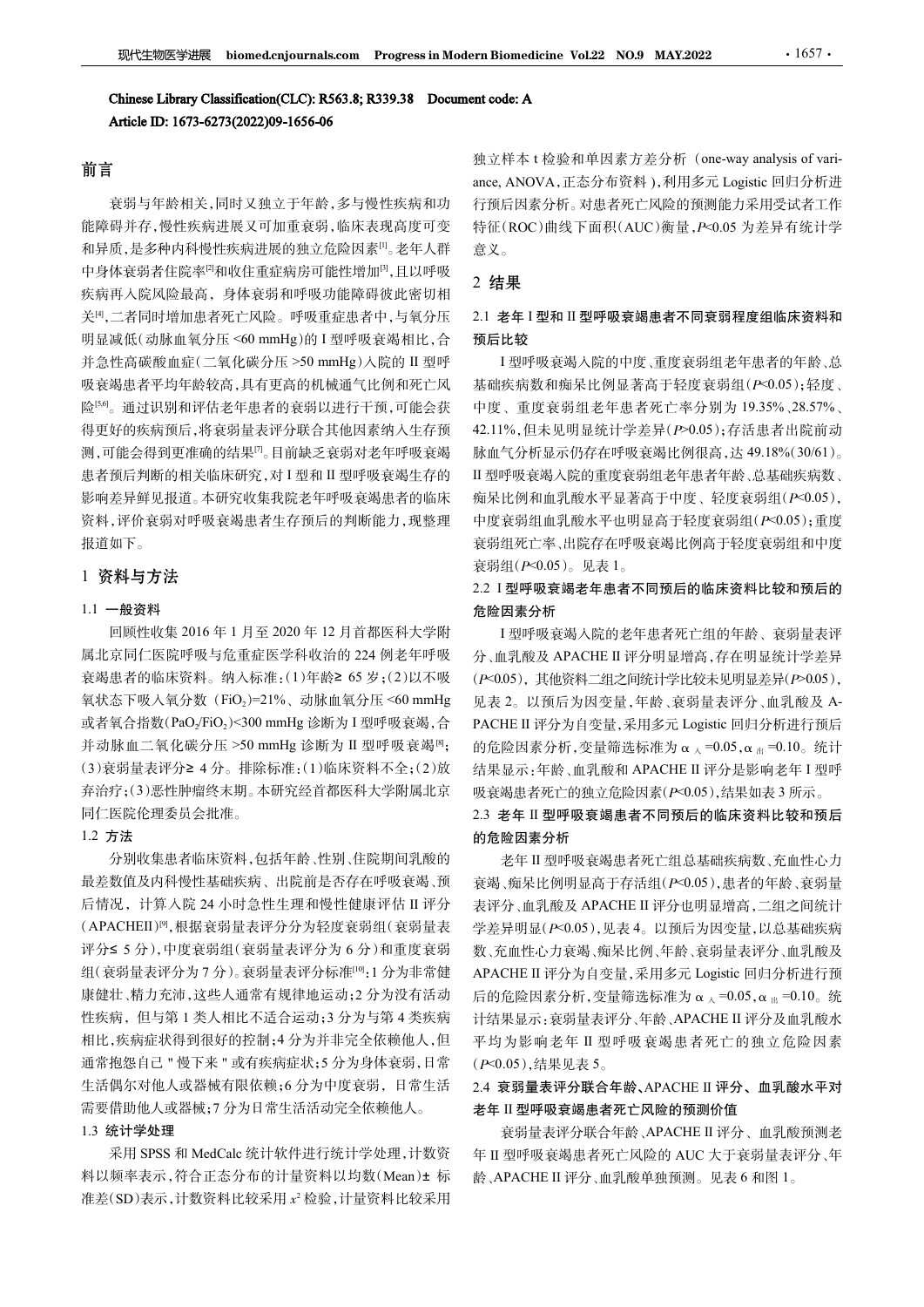|                                         |                                   |                                                 |                                        |         |                  | 表 1 I 型和 II 型老年呼吸衰竭患者不同衰弱程度组临床资料、预后数据<br>Table 1 Clinical data and prognostic data of elderly patients with type I and II respiratory failure at different degree of frailty |                                          |                                        |         |                  |
|-----------------------------------------|-----------------------------------|-------------------------------------------------|----------------------------------------|---------|------------------|------------------------------------------------------------------------------------------------------------------------------------------------------------------------------|------------------------------------------|----------------------------------------|---------|------------------|
|                                         |                                   |                                                 | Type I respiratory failure             |         |                  |                                                                                                                                                                              |                                          | Type II respiratory failure            |         |                  |
| Indexes                                 | Mild frailty<br>group<br>$(n=31)$ | Moderate<br>frailty<br>group<br>$(n=35)$        | Severe<br>frailty<br>group<br>$(n=19)$ | $F/x^2$ | $\boldsymbol{P}$ | Mild frailty<br>group<br>$(n=20)$                                                                                                                                            | Moderate<br>frailty<br>group<br>$(n=81)$ | Severe<br>frailty<br>group<br>$(n=38)$ | $F/x^2$ | $\boldsymbol{P}$ |
| Gender<br>(male)                        | 24<br>$(77.42\%)$                 | 25<br>$(71.43\%)$                               | 13<br>$(68.42\%)$                      | 0.552   | 0.759            | 14<br>$(70.00\%)$                                                                                                                                                            | 65<br>$(80.25\%)$                        | 30<br>$(78.95\%)$                      | 1.004   | 0.605            |
| Age(years)                              | $69.20 \pm$<br>4.51               | $72.01\pm$<br>5.80*                             | $73.04 \pm$<br>$5.21*$                 | 3.729   | 0.028            | $70.61 \pm$<br>6.40                                                                                                                                                          | $72.20\pm$<br>$4.81*$                    | $74.13+$<br>$5.88**$                   | 3.084   | 0.049            |
| Total<br>number of<br>basic<br>diseases | $1.61 \pm 0.82$                   | 2.42 <sub>±</sub><br>$1.11*$                    | $2.91\pm$<br>$1.40*$                   | 9.477   | 0.001            | $2.32 \pm 0.68$                                                                                                                                                              | $2.93\pm$<br>$1.31*$                     | $3.50\pm$<br>$1.21**$                  | 6.477   | 0.002            |
| Diabetes                                | 10<br>$(32.25\%)$                 | 16<br>$(45.71\%)$                               | $8(42.10\%)$                           | 1.285   | 0.526            | $5(25.00\%)$                                                                                                                                                                 | 26<br>$(32.10\%)$                        | 15<br>$(39.47\%)$                      | 1.327   | 0.515            |
| Hyperten-<br>sion                       | 11<br>$(35.48\%)$                 | 20<br>$(57.14\%)$                               | $8(42.11\%)$                           | 3.246   | 0.197            | 8(40.00%)                                                                                                                                                                    | 27<br>$(33.33\%)$                        | 14<br>$(36.84\%)$                      | 0.370   | 0.831            |
| Coronary<br>artery<br>disease           | 8(25.81%)                         | 10<br>$(28.57\%)$                               | $6(31.58\%)$                           | 0.197   | 0.906            | $5(25.00\%)$                                                                                                                                                                 | 18<br>$(22.22\%)$                        | $10\,$<br>$(26.32\%)$                  | 0.258   | 0.879            |
| Congestive<br>heart failure             | $3(9.67\%)$                       | $6(17.14\%)$                                    | $6(31.58\%)$                           | 3.739   | 0.154            | $5(25.00\%)$                                                                                                                                                                 | 18<br>$(22.22\%)$                        | 19<br>$(50.00\%)$                      | 9.767   | 0.008            |
| Dementia                                | $2(6.45\%)$                       | 10<br>$(28.57\%)$ *                             | 10<br>$(52.63\%)*$                     | 13.320  | 0.001            | 7(35.00%)                                                                                                                                                                    | $28\,$<br>$(34.57\%)$                    | 24<br>$(63.16\%)$ **                   | 9.185   | 0.010            |
| Blood<br>lactic acid<br>(mmol/L)        |                                   | $1.62 \pm 0.49$ $1.83 \pm 0.57$ $1.73 \pm 0.62$ |                                        | 1.169   | 0.316            | $1.52 \pm 0.51$                                                                                                                                                              | $1.76\pm$<br>$0.48*$                     | $1.93\pm$<br>$0.47**$                  | 4.906   | 0.009            |
| <b>APACHE II</b><br>score<br>(scores)   | $26.62\pm$<br>8.29                | $29.28 +$<br>6.70                               | $29.50+$<br>7.01                       | 1.455   | 0.239            | $27.01\pm$<br>5.63                                                                                                                                                           | $27.74 \pm$<br>5.92                      | $28.64 \pm$<br>6.20                    | 0.535   | 0.587            |
| Death                                   | 6(19.35%)                         | 10<br>$(28.57\%)$                               | $8(42.11\%)$                           | 3.012   | 0.222            | 2(10.00%)                                                                                                                                                                    | 14<br>$(17.28\%)$                        | 22<br>$(57.89\%)$ **                   | 25.010  | 0.001            |
| Respiratory<br>failure at<br>discharge  | $9(36.00\%)$                      | 13<br>$(52.00\%)$                               | 8(72.73%)                              | 4.257   | 0.119            | 5(27.78%)                                                                                                                                                                    | 24<br>$(35.82\%)$                        | 11<br>$(68.75\%)$ **                   | 6.792   | 0.034            |

|  | 表! I 型和 II 型老年呼吸衰竭患者不同衰弱程度组临床资料、预后数据 |  |  |  |  |
|--|--------------------------------------|--|--|--|--|
|--|--------------------------------------|--|--|--|--|

# 3 讨论

衰弱是在生理、心理和社会系统中与年龄和健康相关的缺 陷,和健康同龄者相比,合并慢性疾病的患者衰弱相关的身体 和社会功能加速丧失[11-13]。老年重症患者常常合并多种慢性躯 体疾病,慢性躯体疾病与衰弱的患病率及发病率呈显著相关 性,是衰弱的重要危险因素之一,可促进衰弱发生和加重,功能 老化(衰弱)和生物老化(年龄)是呼吸疾病急性加重及住院相 关的驱动因素[14-16]。因此,通过对老年患者的 I 型、II 型呼吸衰 竭预后与衰弱的关系进行分析,对于预测患者的死亡率或许有 一定的指导价值。

本研究结果显示:I 型呼吸衰竭入院的不同衰弱程度组老 年患者的死亡率比较未见统计学差异(P>0.05);II 型呼吸衰竭

入院的重度衰弱组老年患者的死亡率高于轻度衰弱组和中度 衰弱组(P<0.05)。I 型呼吸衰竭存活患者出院前动脉血气分析 显示仍存在呼吸衰竭比例很高,达 49.18%(30/61),II 型呼吸衰 竭患者重度衰弱组出院存在呼吸衰竭比例高于轻度衰弱和中 度衰弱组(P<0.05),提示呼吸衰竭患者院外需予以家庭氧疗维 持血氧,还需特别关注 II 型呼吸衰竭患者高碳酸血症的干预治 疗,尤其应加强重度衰弱患者出院后呼吸衰竭的进一步随访和 指导,呼吸衰竭重度衰弱患者可能是干预获益的潜在目标人群。

多元 Logistic 回归分析结果显示:年龄、血乳酸和 APACHE II 评分是影响老年 I 型呼吸衰竭患者死亡的独立危险因素 (P<0.05)。这是因为患者的年龄越高,身体机能也呈现逐渐下 降的趋势,受到身体各项器官功能的衰退及基础疾病的影响, 使得 I 型呼吸衰竭患者的死亡率有一定的上升[17-19]。血乳酸是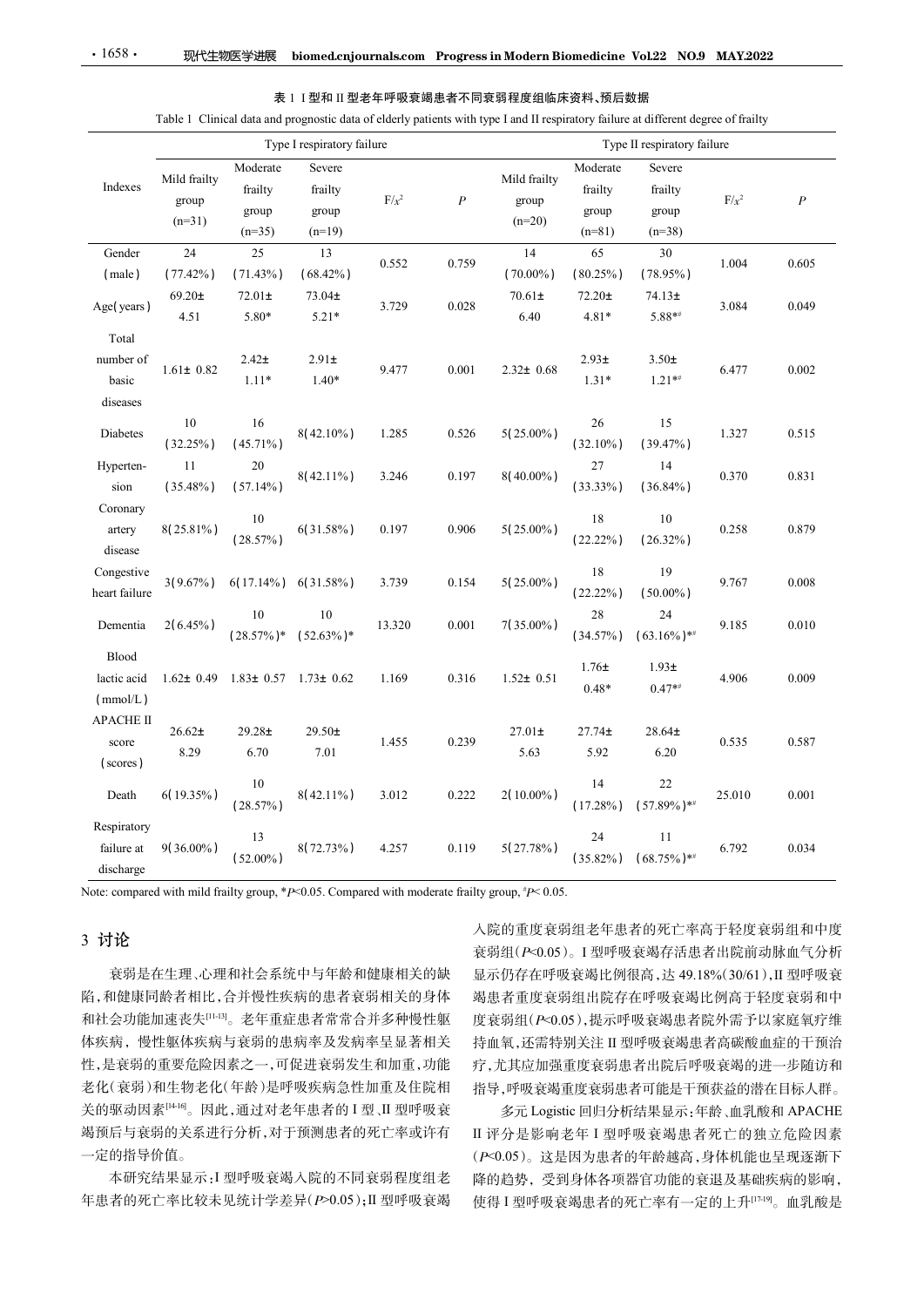|                                |              |                         |        |                                                                                                                 |                  |                   |             | $\cdot$ 1659 $\cdot$ |
|--------------------------------|--------------|-------------------------|--------|-----------------------------------------------------------------------------------------------------------------|------------------|-------------------|-------------|----------------------|
| 现代生物医学进展                       |              |                         |        | biomed.cnjournals.com Progress in Modern Biomedicine Vol.22 NO.9 MAY.2022                                       |                  |                   |             |                      |
|                                |              |                         |        | 表 2 I 型呼吸衰竭老年患者不同预后的临床资料比较                                                                                      |                  |                   |             |                      |
|                                |              |                         |        | Table 2 Comparison of clinical data of different prognosis in elderly patients with type I respiratory failure  |                  |                   |             |                      |
| Clinical data                  |              | Survival group $(n=61)$ |        | Death group (n=24)                                                                                              |                  | $t/x^2$           |             | $\boldsymbol{P}$     |
| Gender(male)                   |              | 45(73.77%)              |        | 17(70.83%)                                                                                                      |                  | 0.075             |             | 0.784                |
| Age(years)                     |              | 69.92± 4.20             |        | 74.57± 6.50                                                                                                     |                  | 3.330             |             | 0.002                |
| Total number of basic diseases |              | $2.28 \pm 0.69$         |        | $2.32 \pm 0.61$                                                                                                 |                  | 0.493             |             | 0.623                |
| Diabetes $(n)$                 |              | 23(37.70%)              |        | $11(45.83\%)$                                                                                                   |                  | 0.474             |             | 0.624                |
| Hypertension(n)                |              | 24(39.34%)              |        | $15(62.50\%)$                                                                                                   |                  | 2.512             |             | 0.113                |
| Coronary artery disease(n)     |              | 14(22.95%)              |        | $10(41.67\%)$                                                                                                   |                  | 2.977             |             | 0.084                |
| Congestive heart failure(n)    |              | $11(18.03\%)$           |        | $4(16.67\%)$                                                                                                    |                  | 0.022             |             | 0.882                |
| Dementia(n)                    |              | 16(26.23%)              |        | $6(25.00\%)$                                                                                                    |                  | 0.014             |             | 0.907                |
| Frailty scale score(scores)    |              | $4.99 \pm 1.92$         |        | $5.92 \pm 1.11$                                                                                                 |                  | 2.806             |             | 0.007                |
| Blood lactic acid(mmol/L)      |              | $1.52 \pm 0.44$         |        | $2.26 \pm 0.47$                                                                                                 |                  | 6.815             |             | 0.001                |
| APACHE II score(scores)        |              | $26.33 \pm 7.19$        |        | $33.51 \pm 5.30$                                                                                                |                  | 5.088             |             | $0.001\,$            |
|                                |              |                         |        | 表 3 影响老年 I 型呼吸衰竭患者死亡危险因素的 Logistic 回归分析                                                                         |                  |                   |             |                      |
|                                |              |                         |        | Table 3 Logistic regression analysis of death risk factors in elderly patients with type I respiratory failure  |                  |                   |             |                      |
| Variable                       | $\, {\bf B}$ | $\operatorname{S.E}$    | Wald   | $\mathrm{d}\mathbf{f}$                                                                                          | $\boldsymbol{P}$ | ${\sf OR}$        |             | 95% CI               |
|                                |              |                         |        |                                                                                                                 |                  |                   | Lower limit | Upper limit          |
| Age                            | 0.190        | 0.072                   | 7.081  | $\mathbf{1}$                                                                                                    | 0.008            | 1.296             | 1.097       | 1.532                |
| Blood lactic acid              | 3.446        | 0.964                   | 12.792 | -1                                                                                                              | 0.001            | 22.496            | 3.619       | 139.844              |
| APACHEII score                 | 0.158        | 0.066                   | 5.653  | -1                                                                                                              | 0.017            | 1.260             | 1.065       | 1.490                |
| Constant                       | 25.793       | 6.474                   | 15.875 | $\mathbf{1}$                                                                                                    | 0.001            |                   |             |                      |
|                                |              |                         |        | 表 4 老年 II 型呼吸衰竭患者不同预后的临床资料比较                                                                                    |                  |                   |             |                      |
|                                |              |                         |        | Table 4 Comparison of clinical data of different prognosis in elderly patients with type II respiratory failure |                  |                   |             |                      |
| Clinical data                  |              | Survival group (n=101)  |        | Death group (n=38)                                                                                              |                  | $t/\mathcal{x}^2$ |             | $\boldsymbol{P}$     |

表 3 影响老年 I 型呼吸衰竭患者死亡危险因素的 Logistic 回归分析

| Congestive heart failure(n)                                                                                          |              | 11(18.03%)               |        | $4(16.67\%)$                                                                                                                                    |                  | 0.022     |             | 0.882            |
|----------------------------------------------------------------------------------------------------------------------|--------------|--------------------------|--------|-------------------------------------------------------------------------------------------------------------------------------------------------|------------------|-----------|-------------|------------------|
| Dementia $(n)$                                                                                                       |              | $16(26.23\%)$            |        | $6(25.00\%)$                                                                                                                                    |                  | 0.014     |             | 0.907            |
| Frailty scale score(scores)                                                                                          |              | $4.99 \pm 1.92$          |        | $5.92 \pm 1.11$                                                                                                                                 |                  | 2.806     |             | 0.007            |
| Blood lactic acid(mmol/L)                                                                                            |              | $1.52 \pm 0.44$          |        | $2.26 \pm 0.47$                                                                                                                                 |                  | 6.815     |             | 0.001            |
| APACHE II score(scores)                                                                                              |              | $26.33 \pm 7.19$         |        | $33.51 \pm 5.30$                                                                                                                                |                  | 5.088     |             | 0.001            |
|                                                                                                                      |              |                          |        | 表 3 影响老年 I 型呼吸衰竭患者死亡危险因素的 Logistic 回归分析                                                                                                         |                  |           |             |                  |
|                                                                                                                      |              |                          |        | Table 3 Logistic regression analysis of death risk factors in elderly patients with type I respiratory failure                                  |                  |           |             | 95% CI           |
| Variable                                                                                                             | $\, {\bf B}$ | $\operatorname{S.E}$     | Wald   | $\mathrm{d}\mathbf{f}$                                                                                                                          | $\boldsymbol{P}$ | <b>OR</b> | Lower limit | Upper limit      |
| Age                                                                                                                  | 0.190        | 0.072                    | 7.081  | $\mathbf{1}$                                                                                                                                    | 0.008            | 1.296     | 1.097       | 1.532            |
| Blood lactic acid                                                                                                    | 3.446        | 0.964                    | 12.792 | -1                                                                                                                                              | 0.001            | 22.496    | 3.619       | 139.844          |
| APACHEII score                                                                                                       | 0.158        | 0.066                    | 5.653  | $\mathbf{1}$                                                                                                                                    | 0.017            | 1.260     | 1.065       | 1.490            |
| Constant                                                                                                             | 25.793       | 6.474                    | 15.875 | $\mathbf{1}$                                                                                                                                    | 0.001            |           |             |                  |
|                                                                                                                      |              |                          |        |                                                                                                                                                 |                  |           |             |                  |
|                                                                                                                      |              |                          |        | 表 4 老年 II 型呼吸衰竭患者不同预后的临床资料比较<br>Table 4 Comparison of clinical data of different prognosis in elderly patients with type II respiratory failure |                  |           |             |                  |
| Clinical data                                                                                                        |              | Survival group $(n=101)$ |        | Death group $(n=38)$                                                                                                                            |                  | $t/x^2$   |             | $\boldsymbol{P}$ |
| Gender(male)                                                                                                         |              | 79(78.22%)               |        | 30(78.95%)                                                                                                                                      |                  | 0.009     |             | 0.926            |
| Age(years)                                                                                                           |              | $71.41 \pm 5.20$         |        | 74.22± 5.21                                                                                                                                     |                  | 3.420     |             | 0.001            |
| Total number of basic diseases                                                                                       |              | $2.98 \pm 0.41$          |        | $3.31 \pm 0.50$                                                                                                                                 |                  | 2.864     |             | 0.006            |
| Diabetes(n)                                                                                                          |              | 34(33.66%)               |        | $12(31.58\%)$                                                                                                                                   |                  | 0.054     |             | 0.816            |
| $\mathbf{v}$ $\mathbf{v}$ $\mathbf{v}$ $\mathbf{v}$ $\mathbf{v}$ $\mathbf{v}$ $\mathbf{v}$ $\mathbf{v}$ $\mathbf{v}$ |              | $A + I A A + C A + V$    |        | $1.7120$ $1.701$                                                                                                                                |                  | 0.100     |             | 0.502            |

# 表 4 老年 II 型呼吸衰竭患者不同预后的临床资料比较

| Blood lactic acid(mmol/L)      |        | $1.52 \pm 0.44$          |                  | $2.26 \pm 0.47$                                                                                                                                 |                  | 6.815     |             | 0.001            |  |  |
|--------------------------------|--------|--------------------------|------------------|-------------------------------------------------------------------------------------------------------------------------------------------------|------------------|-----------|-------------|------------------|--|--|
| APACHE II score(scores)        |        | $26.33 \pm 7.19$         | $33.51 \pm 5.30$ |                                                                                                                                                 |                  | 5.088     |             | 0.001            |  |  |
|                                |        |                          |                  | 表 3 影响老年 I 型呼吸衰竭患者死亡危险因素的 Logistic 回归分析                                                                                                         |                  |           |             |                  |  |  |
|                                |        |                          |                  | Table 3 Logistic regression analysis of death risk factors in elderly patients with type I respiratory failure                                  |                  |           |             |                  |  |  |
| Variable                       | B      | $\operatorname{S.E}$     | Wald             | df                                                                                                                                              | $\boldsymbol{P}$ | <b>OR</b> |             | 95% CI           |  |  |
|                                |        |                          |                  |                                                                                                                                                 |                  |           | Lower limit | Upper limit      |  |  |
| Age                            | 0.190  | 0.072                    | 7.081            | 1                                                                                                                                               | 0.008            | 1.296     | 1.097       | 1.532            |  |  |
| Blood lactic acid              | 3.446  | 0.964                    | 12.792           | 1                                                                                                                                               | 0.001            | 22.496    | 3.619       | 139.844          |  |  |
| <b>APACHEII</b> score          | 0.158  | 0.066                    | 5.653            | -1                                                                                                                                              | 0.017            | 1.260     | 1.065       | 1.490            |  |  |
| Constant                       | 25.793 | 6.474                    | 15.875           | $\mathbf{1}$                                                                                                                                    | 0.001            |           |             |                  |  |  |
|                                |        |                          |                  |                                                                                                                                                 |                  |           |             |                  |  |  |
|                                |        |                          |                  | 表 4 老年 II 型呼吸衰竭患者不同预后的临床资料比较<br>Table 4 Comparison of clinical data of different prognosis in elderly patients with type II respiratory failure |                  |           |             |                  |  |  |
| Clinical data                  |        | Survival group $(n=101)$ |                  | Death group (n=38)                                                                                                                              |                  | $t/x^2$   |             | $\boldsymbol{P}$ |  |  |
| Gender(male)                   |        | 79(78.22%)               |                  | 30(78.95%)                                                                                                                                      |                  | 0.009     |             | 0.926            |  |  |
| Age(years)                     |        | $71.41 \pm 5.20$         |                  | 74.22± 5.21                                                                                                                                     |                  | 3.420     |             | 0.001            |  |  |
| Total number of basic diseases |        | $2.98 \pm 0.41$          |                  | $3.31 \pm 0.50$                                                                                                                                 |                  | 2.864     |             | 0.006            |  |  |
| Diabetes $(n)$                 |        | 34(33.66%)               |                  | 12(31.58%)                                                                                                                                      |                  | 0.054     |             | 0.816            |  |  |
| Hypertension(n)                |        | 34(33.66%)               |                  | $15(39.47\%)$                                                                                                                                   |                  | 0.408     |             | 0.523            |  |  |
| Coronary artery disease(n)     |        | 23(22.77%)               |                  | $10(26.32\%)$                                                                                                                                   |                  | 0.191     |             | 0.662            |  |  |
| Congestive heart failure(n)    |        | 24(23.76%)               |                  | 18(47.37%)                                                                                                                                      |                  | 7.297     |             | 0.007            |  |  |
| Dementia $(n)$                 |        | 37(36.63%)               |                  | 22(57.89%)                                                                                                                                      |                  | 5.109     |             | 0.024            |  |  |
| Frailty scale score(scores)    |        | $5.80 \pm 1.10$          |                  | $6.50 \pm 0.81$                                                                                                                                 |                  | 3.793     |             | 0.001            |  |  |
| Blood lactic acid(mmol/L)      |        | $1.63 \pm 0.45$          |                  | $2.15 \pm 0.43$                                                                                                                                 |                  | 6.292     |             | 0.001            |  |  |
|                                |        |                          |                  |                                                                                                                                                 |                  | 2.441     |             | 0.016            |  |  |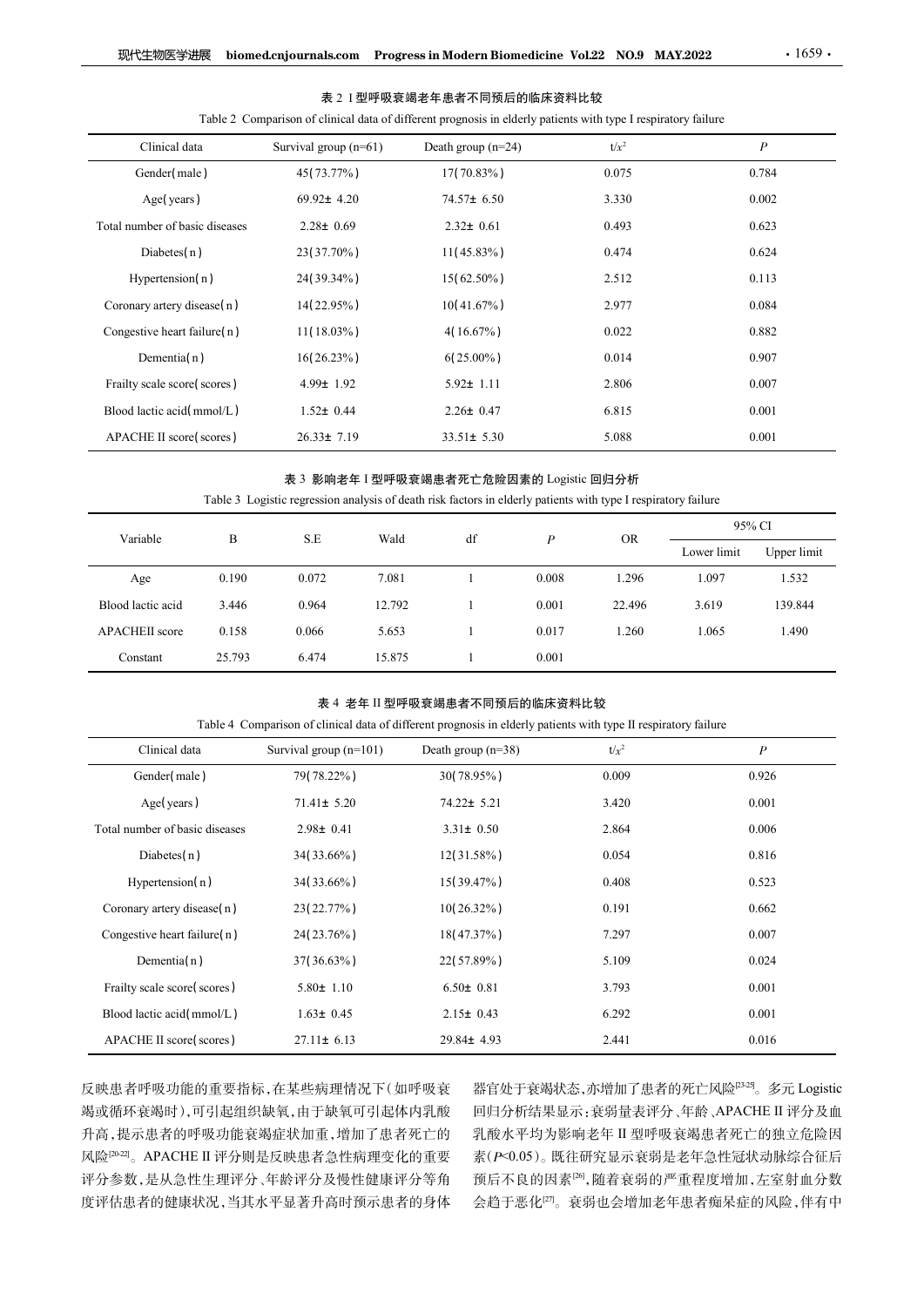# 表 5 影响老年 II 型呼吸衰竭患者死亡危险因素的 Logistic 回归分析

| $\cdot$ 1660 $\cdot$                                                                                                                                     | 现代生物医学进展                 |                           | biomed.cnjournals.com Progress in Modern Biomedicine Vol.22 NO.9 MAY.2022                                                                                   |                             |                  |                |                |             |
|----------------------------------------------------------------------------------------------------------------------------------------------------------|--------------------------|---------------------------|-------------------------------------------------------------------------------------------------------------------------------------------------------------|-----------------------------|------------------|----------------|----------------|-------------|
|                                                                                                                                                          |                          |                           |                                                                                                                                                             |                             |                  |                |                |             |
|                                                                                                                                                          |                          |                           | 表 5 影响老年 II 型呼吸衰竭患者死亡危险因素的 Logistic 回归分析<br>Table 5 Logistic regression analysis of death risk factors in elderly patients with type II respiratory failure |                             |                  |                |                |             |
|                                                                                                                                                          |                          |                           |                                                                                                                                                             |                             |                  |                |                | 95% CI      |
| Variable                                                                                                                                                 | $\, {\bf B}$             | $\rm SE$                  | Wald                                                                                                                                                        | df                          | $\boldsymbol{P}$ | <b>OR</b>      | Lower limit    | Upper limit |
| Age                                                                                                                                                      | 0.096                    | 0.042                     | 5.096                                                                                                                                                       | 1                           | 0.024            | 1.103          | 1.014          | 1.199       |
| Frailty scale score                                                                                                                                      | 1.029                    | 0.420                     | 6.004                                                                                                                                                       | 1                           | 0.014            | 3.300          | 1.483          | 7.344       |
| APACHEII score                                                                                                                                           | 0.091                    | 0.044                     | 4.227                                                                                                                                                       | 1                           | 0.040            | 1.100          | 1.007          | 1.202       |
| Blood lactic acid                                                                                                                                        | 2.799                    | 0.635                     | 19.442                                                                                                                                                      | $\mathbf{1}$                | 0.001            | 18.050         | 5.080          | 64.127      |
| Constant                                                                                                                                                 | 22.293                   | 4.584                     | 23.652                                                                                                                                                      | 1                           | 0.001            |                |                |             |
| Table 6 Predictive value of frailty scale score combined with age, APACHE II score and blood lactate level on the risk of death in elderly patients with |                          |                           | 表 6 衰弱量表评分联合年龄、APACHE II 评分、血乳酸水平对老年 II 型呼吸衰竭患者死亡风险的预测价值                                                                                                    | type II respiratory failure |                  |                |                |             |
|                                                                                                                                                          |                          | AUC(95%CI)                | Jordan index                                                                                                                                                |                             | Cut-off value    | Sensitivity(%) | Specificity(%) |             |
| Indexes                                                                                                                                                  |                          | $0.732(0.651\sim0.804)$   | 0.430                                                                                                                                                       |                             | 73 years         | 73.68          |                | 69.31       |
| Age                                                                                                                                                      |                          |                           | 0.360                                                                                                                                                       |                             | 6 scores         | 89.47          |                | 46.53       |
| Frailty scale score                                                                                                                                      | $0.694(0.610\sim 0.769)$ |                           |                                                                                                                                                             |                             |                  |                |                | 37.62       |
| APACHEII score                                                                                                                                           |                          | $0.631(0.545\sim0.712)$   | 0.245                                                                                                                                                       |                             | 28 scores        | 86.84          |                |             |
| Blood lactic acid                                                                                                                                        |                          | $0.829(0.756 \sim 0.887)$ | 0.542                                                                                                                                                       |                             | $1.97$ mmol/L    | 71.05          |                | 83.17       |







度至重度认知功能障碍患者的死亡风险明显增高,预防严重的<br>
<br>
(2) Kennedy CC, Novotny PJ, LeBrasseur NK, et al. Frailty and Clinical 碳酸血症的慢性呼吸衰竭和反复发作的急性加重,会导致或加 Thorac Soc. 2019, 16(2): 217-224 重患者心力衰竭和痴呆等其他慢性基础疾病,从而促进患者<br>[3] Muscedere J, Waters B, Varambally A, et al. The impact of frailty on 增加, 可能是导致 II 型呼吸衰竭患者衰弱死亡风险增加的原 [J]. Intensive Care Med, 2017, 43(8): 1105-1122 因[30]。对于 II 型呼吸衰竭患者而言,患者年龄的增加、血乳酸水 [4] Bone AE, Hepgul N, Kon S, et al. Sarcopenia and frailty in chronic  $[3.24] \begin{tabular}{|c|c|} \hline & \textbf{anA} & \textbf{onA} & \textbf{onA} & \textbf{onA} \\ \hline \hline \textbf{2} & \textbf{onA} & \textbf{onA} \\ \hline \textbf{3} & \textbf{onA} & \textbf{onA} \\ \hline \textbf{4} & \textbf{onA} & \textbf{onA} \\ \hline \textbf{5} & \textbf{onA} & \textbf{onA} \\ \hline \textbf{6} & \textbf{onA} & \textbf{onA} \\ \hline \textbf{7} & \textbf{1} & \textbf{1} & \textbf{1} \\ \$ 

you May and the Hotel Hotel Hotel The Theorem Start The Theorem Start The Theorem Start The Theorem Start The Theorem Start The Concernent Concernent Concernent Concernent Concernent Concernent Concernent Concernent Con 综上所述,衰弱量表评分并不是老年 I 型呼吸衰竭患者死 亡的独立危险因素,用于对 I 型呼吸衰竭的预后判断需慎重评 估。衰弱是老年 II 型呼吸衰竭患者发生死亡事件的独立危险因 素,衰弱量表评分联合年龄、APACHE II 评分、血乳酸评估有利 于 II 型呼吸衰竭患者获得准确的死亡预测结果。本研究存在一 定的局限性,首先,本研究采用回顾性研究,而不是前瞻性地采 集患者入院时的资料信息,尽管结合医生和护理记录两方面资 料进行衰弱评分,并排除了存在评分不一致的病例,但是仍不 能避免衰弱评分存在主观偏差;其次,由于是单中心研究,因为 入选的病例数限制,未能对导致呼吸衰竭的不同原发疾病间的 差异进行亚组分析,值得未来进一步开展相关研究。 、<br>(直得未来进一步开展相关研究。)<br>参 考 文 献(References)<br>※ 考 文 献(References) 信官是,《国际部长》第一部分,所以通过,通过,国际公众有限公众有限公众有限公众有限公众有限公众的病例发展,其中可以的进行,使用工作、有限公平的进行,使用工作、实现量表评价,如果能力,从ARCHE II 评价、如果的是表评分并不是老年1 型呼吸衰竭患者死亡的独立危险因素,用于对1 型呼吸衰竭的预后判断需慎重评<br>新、APACHE II 评分、血乳酸单独预测,对预后判断的敏感性增大。APACHE II 评分、血乳酸单独预测,对预后判断的敏感 Geriatr Med, 2017, 33(3): 293-303 [2] Kennedy CC, Novotny PJ, LeBrasseur NK, et al. Frailty and Clinical 翌呼吸衰竭患者死亡风险的 AUC 天于装骑量表呼吸囊 高度 化<br>PLACHE II 评介、血乳酸单肌 所预后判断的 敏感 感情 生活<br>PLACHE II 评介、血乳酸单独预测 对预后判断的敏感 性增<br><br>T能与所述, 家弱量表评分并不是老年 I 型呼吸衰竭患者死<br>強、所述、家弱量表评分并不是各年 I 型呼吸衰竭, 所谓 情重 正<br><br>独立危险因素, 用于对 I 型呼吸衰竭的预后判断需 慎重 评<br><br>致弱是老年 II 型呼吸衰竭患者发生死亡事 Thorac Soc, 2019, 16(2): 217-224 加,可能有利于临床医生采取更为严格的推拔治疗措施。<br>5、安易是表示开展生产和基层的预测,在以下进行进行产品,在以下进行的重要、主机管理、实现的要求基层的预测后判断需要提升,我可以使以及以及以及以及以及以及以及以及以及的所则,实现并发现所以,我们可以以及来,我引量来不过到时吸收到量来,可以可以以及,以及进行变动后来生产的问题性,并不让人能力的问题,不是自己的问题,并不会不能会与人间的问题,并且也可以选择的程序,但是可以选择的程序,而不是前瞻 综上所述,衰弱量表评分并不是老年 I 型呼吸衰竭患者死<br>独立危险因素,用于对 I 型呼吸衰竭的预后判断需慎重评<br>独立危险因素,用于对 I 型呼吸衰弱的预后判断需慎重<br>液式危险因素,将公众CHE I 评分,血孔酸下结构,血管险 医内<br>衰弱量表评分,联合作能力, APACHE I 评分,血孔酸,使估有利<br>型呼吸衰竭患者疾患,感染后,尽管结合医生和护理记录两方面资<br>着反应时的资料信息,尽管结合医生和护理记录两方面资<br>指示, 主义, 并排除了存 [独立危险因素,用于对 1 型呼吸衰竭的预后判断需慎重评<br>安弱是老年 II 型呼吸衰竭患者发生死亡事件的独立危险因<br>安弱量表评分联合年龄、APACHE II 评分、血乳酸评估有利<br>型呼吸衰竭患者发生死亡事件的独立危险因<br>型呼吸衰竭患者获得能确的死亡预期结果。本研究存在一型呼吸衰竭患者获得性呼吸、不导的病例,但是仍不<br>局限性、消失、不研究系用同顺性研究、而不是前 地平<br>行表明评分, 并排除了存在评分不一致的病例,但是仍不<br>免衰弱评分存在主 信。衰弱是老年Ⅱ型呼吸衰竭患者发生死亡事件的独立危险因素,衰弱量表评分联合年龄、APACHE II 评分、血乳酸评估有利<br>T I 型呼吸衰竭患者获得准确的死亡预测结果。本研究存在一<br>H I 型呼吸衰竭患者获得准确的死亡预测结果。本研究存在一<br>定的局限性,首先,本研究采用同顾性研究,而不是前瞻性地采<br>定制者人能时的资料信息,尽管结合医生和护理记录同方面可以形式提升进行衰弱评分,并非除了存在评分不一致的病例(且是仍不<br>料进行衰弱评分,并非 衰弱量表评分联合年龄、APACHE II 评分、血乳酸平估有利<br>型呼吸衰竭患者获得准确的死亡预测结果。本研究存在一局限性。首先、本研究不同同性的定义、而不是前瞻性地采<br>局限性。首先、本研究采用回顾性研究、而不是前瞻性地采<br>着入院时的资料信息、尽管结合医生和护理记录两方面资<br>行衰弱评分、并排除了存在评分不一致的病例、但是仍不<br>行衰弱评分存在主规備差;技术、由于是单中心研究、因为<br>免免衰弱呼及存在主张为导致呼吸衰竭的不同质发病间的<br>出行亚组

- 
- 衰弱可以避免 14.2%的痴呆症发生<sup>[28]</sup>。长期严重低氧血症和高 [2] Relincy CC, Novolly 13, Expressed NK, ct al. Traily and Clincar<br>Outcomes in Chronic Obstructive Pulmonary Disease [J]. Ann Am
- 中、重度衰弱程度加重<sup>[29]</sup>。呼吸衰竭患者并发的慢性基础疾病<br>intensive care unit outcomes: a systematic review and meta-analysis
	-